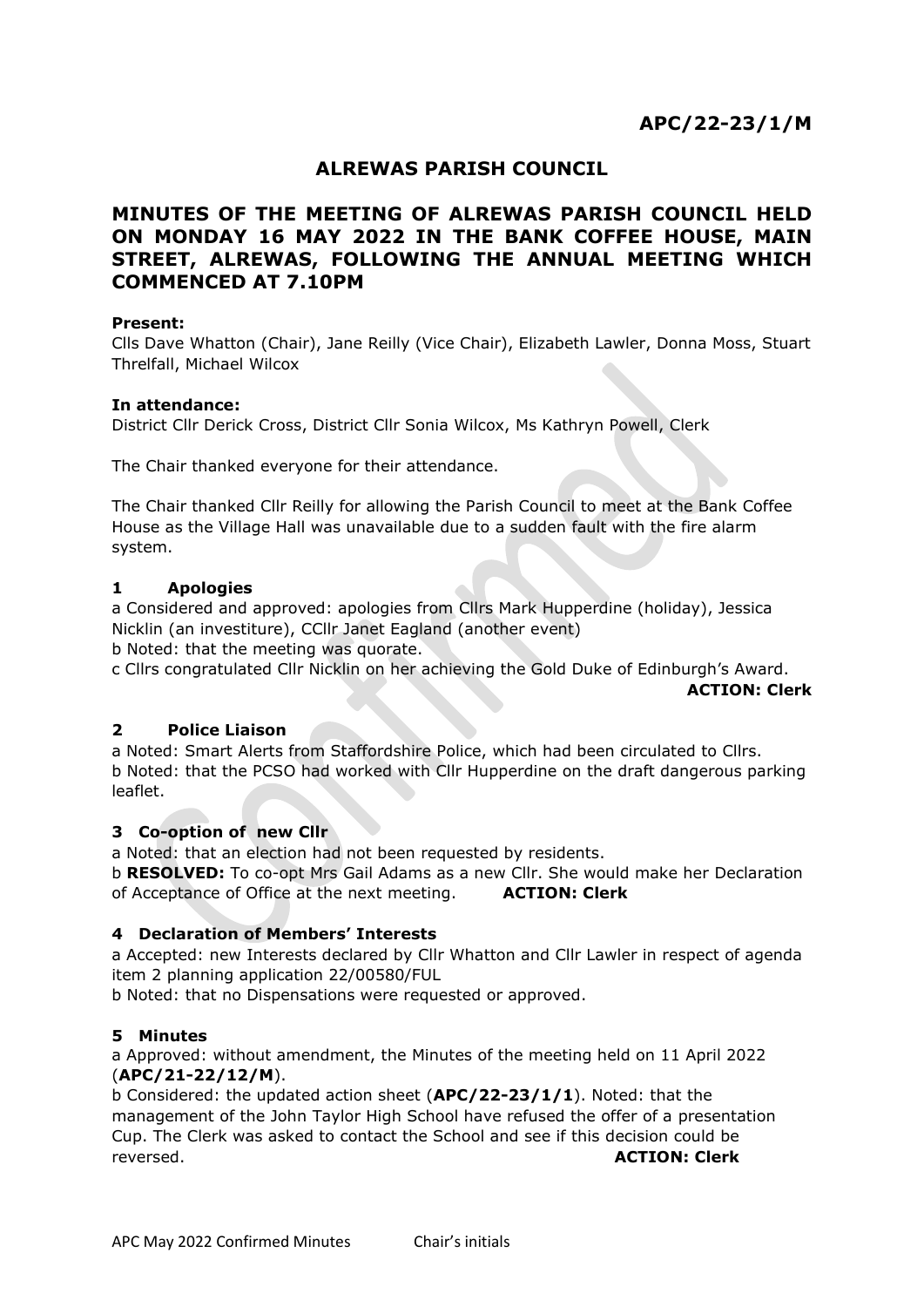# **6 Public Participation**

# a **RESOLVED:** to suspend Standing Orders

b Members of the public: Noted that no members of the public wished to speak. c District Cllrs: Noted: that a new Leader and Vice Leader of LDC would be appointed shortly. Waste issues remained a high priority. A leisure centre for Lichfield was under discussion. Plans for the Birmingham Road site were under consideration. The District Plan had been approved by Cabinet and would be considered by a full Council meeting before being sent to a planning inspector. No extra housing in Alrewas was proposed. d County Cllr: Noted that information supplied by CCllr Eagland had been circulated to Cllrs by the Clerk. CCllr Michael Wilcox reported that a full SCC Council meeting would be held shortly. He reported that 20mph speed limits were expensive to implement and required considerable evidence before SCC would agree to impose the lower speed limit. This would be considered by the Traffic Management Group. **ACTION: TMWG** e **RESOLVED:** to reinstate Standing Orders

# **Matters for discussion/approval**

# **7 Planning**

a Considered: planning applications from Lichfield District Council (**APC/22-23/1/2**). **RESOLVED:** to recommend:

|                                                 | 22/00664/FUL Approval as there would be no impact on the street scene                                                                                                                                                                                       |
|-------------------------------------------------|-------------------------------------------------------------------------------------------------------------------------------------------------------------------------------------------------------------------------------------------------------------|
| 22/00509/FUL                                    | Approve                                                                                                                                                                                                                                                     |
| 22/00636/LBC                                    | Approve as the window system proposed did not alter the<br>appearance of the listed property. This is subject to approval<br>by the Conservation Officer.                                                                                                   |
| 22/00580/FUL                                    | Cllr Reilly took the Chair for this application as Cllr Whatton<br>had declared an interest. Noted: serious concerns about the<br>proposal and a strong recommendation to reject due to:<br>the worrying impact on housing density in Main<br><b>Street</b> |
|                                                 | the impact of traffic turning out of a shared driveway<br>onto a busy and narrow part of Main Street<br>the loss of mature trees                                                                                                                            |
|                                                 | complaints by neighbours due to the proposed                                                                                                                                                                                                                |
|                                                 | location of the buildings within the plot                                                                                                                                                                                                                   |
|                                                 | the modern roof design and proposed materials                                                                                                                                                                                                               |
|                                                 | would not be in keeping with existing surrounding<br>properties                                                                                                                                                                                             |
|                                                 | District Cllrs were asked to call in the planning application                                                                                                                                                                                               |
|                                                 | for discussion by the LDC Planning Committee.                                                                                                                                                                                                               |
|                                                 | <b>ACTION: District Cllr Michael Wilcox</b>                                                                                                                                                                                                                 |
| Cllr Whatton retook the Chair.                  |                                                                                                                                                                                                                                                             |
| 22/00627/FUL Strong rejection on the grounds of |                                                                                                                                                                                                                                                             |
|                                                 | the infill would increase housing density in the                                                                                                                                                                                                            |
|                                                 | Conservation area                                                                                                                                                                                                                                           |
|                                                 | the proposed development is large and out of scale                                                                                                                                                                                                          |
|                                                 | with the Conservation area                                                                                                                                                                                                                                  |
|                                                 | the location is a busy and narrow part of Main Street<br>with existing on-street parking so access onto Main<br>Street from the proposed properties would be                                                                                                |
|                                                 | dangerous<br>Mature trees would be lost in the development                                                                                                                                                                                                  |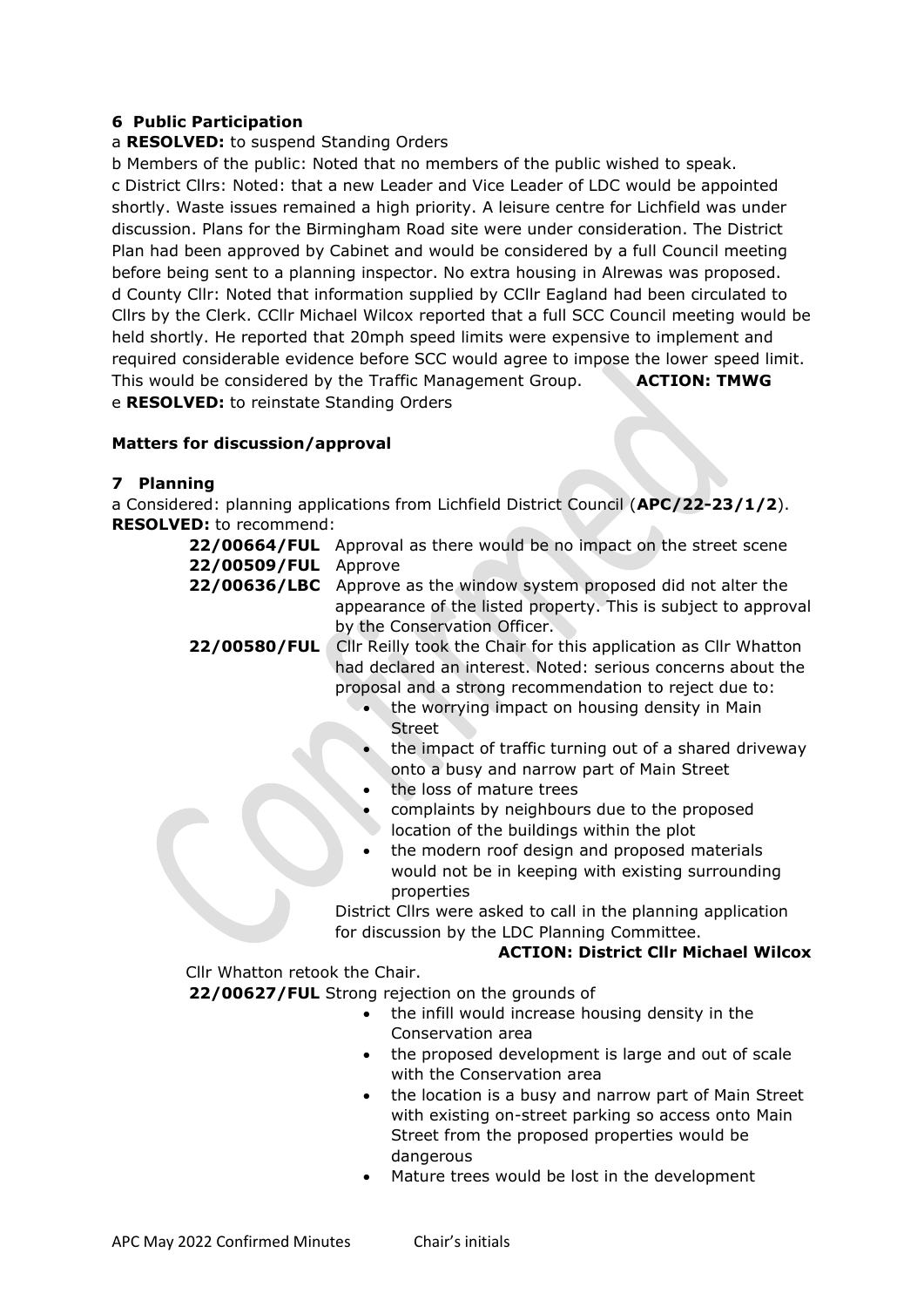District Cllrs were asked to call in this application due to the impact on the Conservation area.

#### **ACTION: District Cllr Michael Wilcox**

**ACTION: Clerk**

# **8 Financial matters**

a **RESOLVED:** to approve the Accounts for April 2022 (**APC/22-23/1/3**).

b **RESOLVED:** to approve the Cheques for Payment list for May 2022

# **ACTION: Chair/Vice Chair/Clerk**

c Noted: that the Internal Auditor visited the Parish Council on 16 April 2022. Her report was satisfactory and would be considered at the June meeting with a response from the Clerk and Accounts Officer.

d Noted: the CIL annual report submitted to LDC 9 May 2022 (**APC/22-23/1/5**).

#### **9 Village Jubilee Celebrations**

a Considered: a verbal update from Cllr Reilly. Arrangements were complete for all events, including the street party on Main Street.

b Considered: a request for funding to pay for bunting for the Sunday Big Jubilee Lunch **APC/22-23/1/6**). **RESOLVED:** to allocate £1000 to pay for bunting, the hire of toilets and publicity for the Jubilee Weekend. Cllr Moss's invoice was approved for payment.

# **10 Working groups (Standing item – reports when required)**

a Communications

Noted: that there was no report.

b Environment and Development Working Group

Congratulated: the group on obtaining a grant for the garden project from the Transforming the Trent Valley (TTTV) organisation, in addition to the grant from the SCC Climate Change Fund.

Considered: the notes of the meeting held on 13 April 2022 and the actions to be undertaken (**APC/22-23/1/7**).

Considered a verbal report of the meeting held on 28 April 2022 and the actions to be undertaken.

**RESOLVED:** to approve the Parish Council Housebuilding and Development Charter, with thanks to the group for its development (**APC/22-23/1/8**). This would be published on the website and made available to developers at an early stage of their engagement with the village. **ACTION: Clerk**

Considered: the two quotations for hard landscaping for the Jubilee Community Garden (**APC/22-23/1/9**). The Clerk was asked to obtain a third quotation from the LDC Grounds department. A decision would then be made virtually to enable work to commence and would be ratified at the June 2022 meeting. **ACTION: Clerk** c NPWG

Noted: that there was no report.

d Quarry working group

Considered: a verbal report noting that Tarmac had commenced exploratory works near the Cemex site. This might lead to a request to extend the working life of the concrete plant. The situation was being monitored.

e Traffic Management Group

Considered: the notes of the meeting held on 4 May 2022 (**APC/22-23/1/10**). Considered: a draft message to be sent to companies whose lorries break the weight limit on Main Street (circulated separately). Cllrs were asked to send suggestions for any amendments to the Clerk. **ACTION: All Cllrs**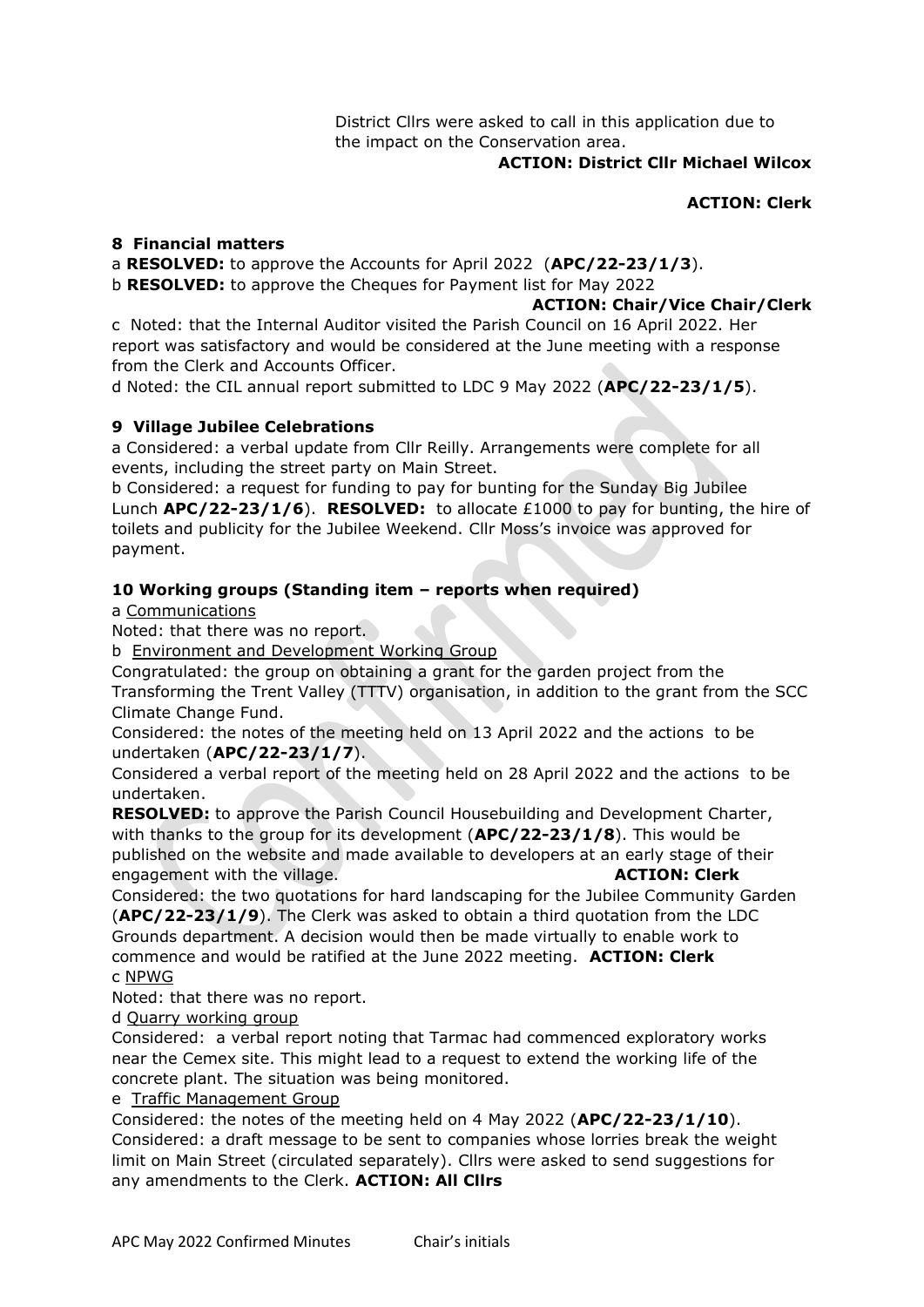**RESOLVED:** to approve a new parking leaflet (**APC/22-23/1/11**) to be placed on cars parking on street corners. Printing costs up to £100 were approved.

**ACTION: Cllr Reilly**

Co-op deliveries: the Clerk was asked to contact the Co-op to see if deliveries could be streamlined in any way. **ACTION: Clerk**

A meeting would be arranged with Mary Lee from SCC Highways to discuss other proposed initiatives. **ACTION: Clerk/Cllr Hupperdine**

f Walkfield working group

Considered: a verbal update on the most recent meeting. A useful meeting had been held with LDC Grounds staff. The group wished to undertake more research on the suitability of plants to hedge the play area and would bring a proposal to a future meeting. Other proposals had been set out in paper 12.

**RESOLVED:** to approve the proposed schedule of works and associated spending, (**APC/22-23/1/12**) up to £1725 plus VAT and a survey of up to 20 trees on Walkfield for health and safety reasons at a cost of  $£4.75 + VAT$  per tree to be undertaken by qualified LDC staff. **ACTION: Cllr Moss**

#### **11 Residents comments/correspondence**

a Noted: that correspondence included:

• A request from Knit wits to decorate the war memorial area during the Open Gardens event. Agreed to approve a display but only if it was Jubilee themed.

#### **ACTION: Clerk**

- Concern over the safety of an uneven path in Park Road to be referred to SCC Highways. **ACTION: Clerk**
- Concern over raised concrete in the play area had referred to LDC and repaired.

# **Matters for report**

# **12 Update on Planning Applications**

aNoted: the update **APC/22-23/1/13**

# **13 To note correspondence received since the last meeting**

a Noted: that correspondence includes:

• HS2 information and a request for the Parish Council to publicise information for them**.** This was refused as the village is not directly on the HS2 line.

**ACTION: Clerk**

- SCC highways bulletins, including road closure notifications
- Information from Highways England on planned works on the A38
- information from SCC on business support
- Updates from Staffordshire Libraries and Archives
- Information from LDC on business support
- Information from LDC on funding opportunities
- SCC information on support for Ukrainian refugees
- SCC information on the Ironman event
- Information on SCC Call Blocker devices for vulnerable residents
- Information on the new care centre in Lichfield

# **14 Update from the Civic Society (Standing item – report if required)**

a Noted: that there was no report.